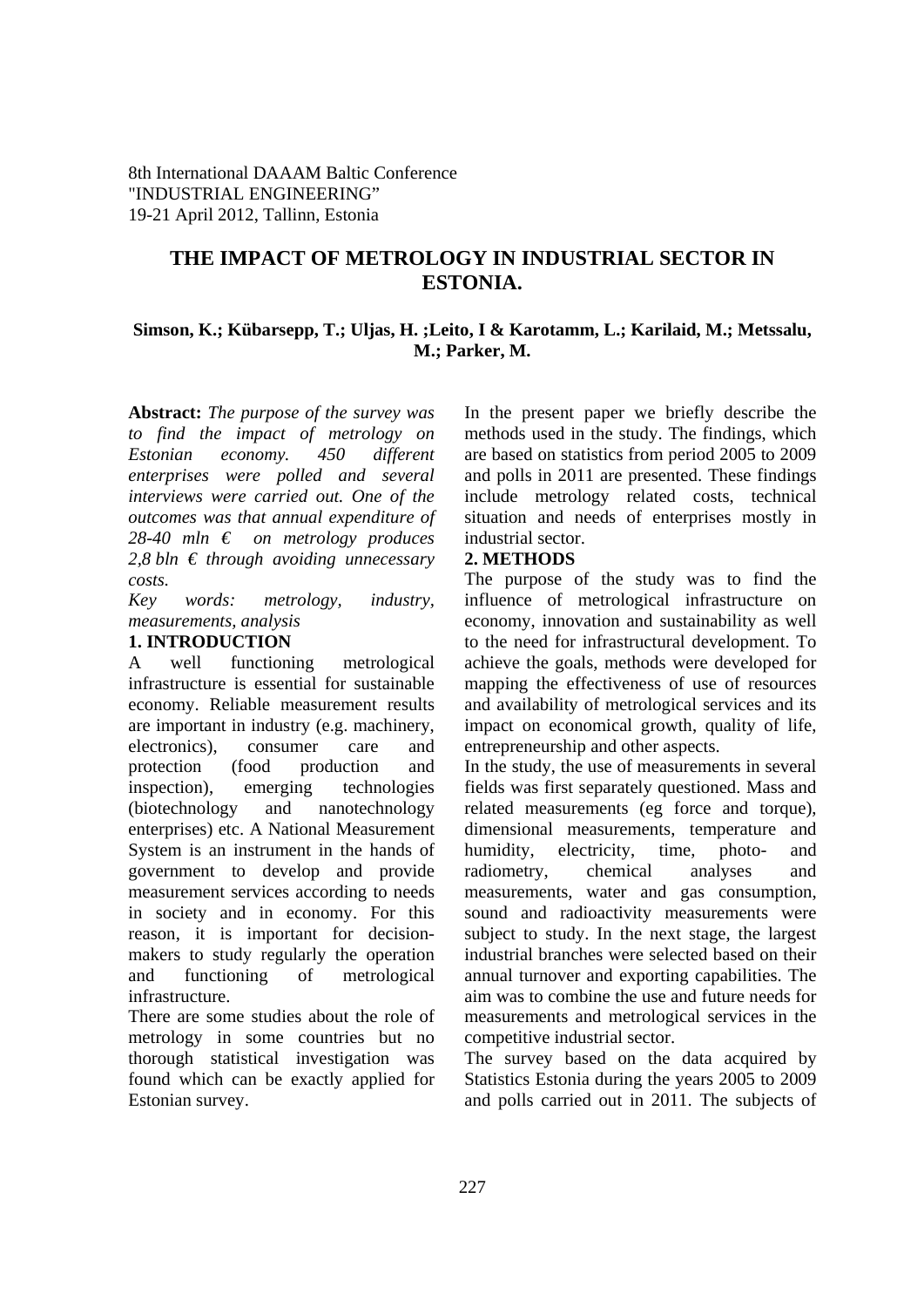survey were selected basing on import and export volumes.

The largest sectors in external trade were:

- Machinery and metal works
- Electrical appliances and electronics
- Chemistry
- Textile
- Foodstuffs
- Furniture
- Power industry
- Plastics
- Wood

Information about sales revenue, value added and trade of sectors was used. In order to exemplify the results of polls, case studies were implemented in different big companies in order to bring out the details and mechanisms between metrology and revenue.

 To quantify direct costs on metrology, spending on legal metrology and quality control was used. Additionally, the share of metrology in value added was assessed.

 To quantify indirect costs of metrology, the cost of uncertainty was assessed, which is caused by uncertainties of measurement equipment used in trade. In order to assess knowledge about metrology, the development plans of sectors unions were reviewed.

 The poll included a pool of 5000 enterprises, from which 450 enterprises were chosen randomly. The multiplechoice questions gathered information about the purpose and significance of the measurements, also needs and volumes of measurements. One of the important aspects was to learn about the relations between measurement accuracy, false measurements and costs through rework, discount and scrapping.

## **3. COSTS**

The direct impact of metrology lies in the costs caused by equipment, facility and employees and in the revenue created by metrology tools, like knowledge and avoidance of scrap or excessive production steps. Average annual spending on metrology according to the answered enterprises is  $4398 \epsilon$ . The measurements are affecting about 80% of enterprises in a significant manner.





Over half of enterprises (54%) expressed that failure in measurement or false measurement result affects the ability to sell product or services. The most dependent on measurements are machinery and metal work sectors, furniture production, production of non-metal minerals and agriculture.

About one third (33%) of the respondents said, that they could not sell their product, when it is out of specification. The fraction of 17% of answerers said, that they should do 5-20% discount but only 8% stated, that they do not need to make a discount to sell the product. To summarize, it can be said, that measurements affect at least 79% of the whole revenue produced in Estonia.

 Most of the enterprises use measurements for end-product quality control. Very important is the use of metrological tools in process control, raw material control and work environment monitoring.

Especially sensitive to the quality of measurements in Estionia are processes and products in machinery and metal production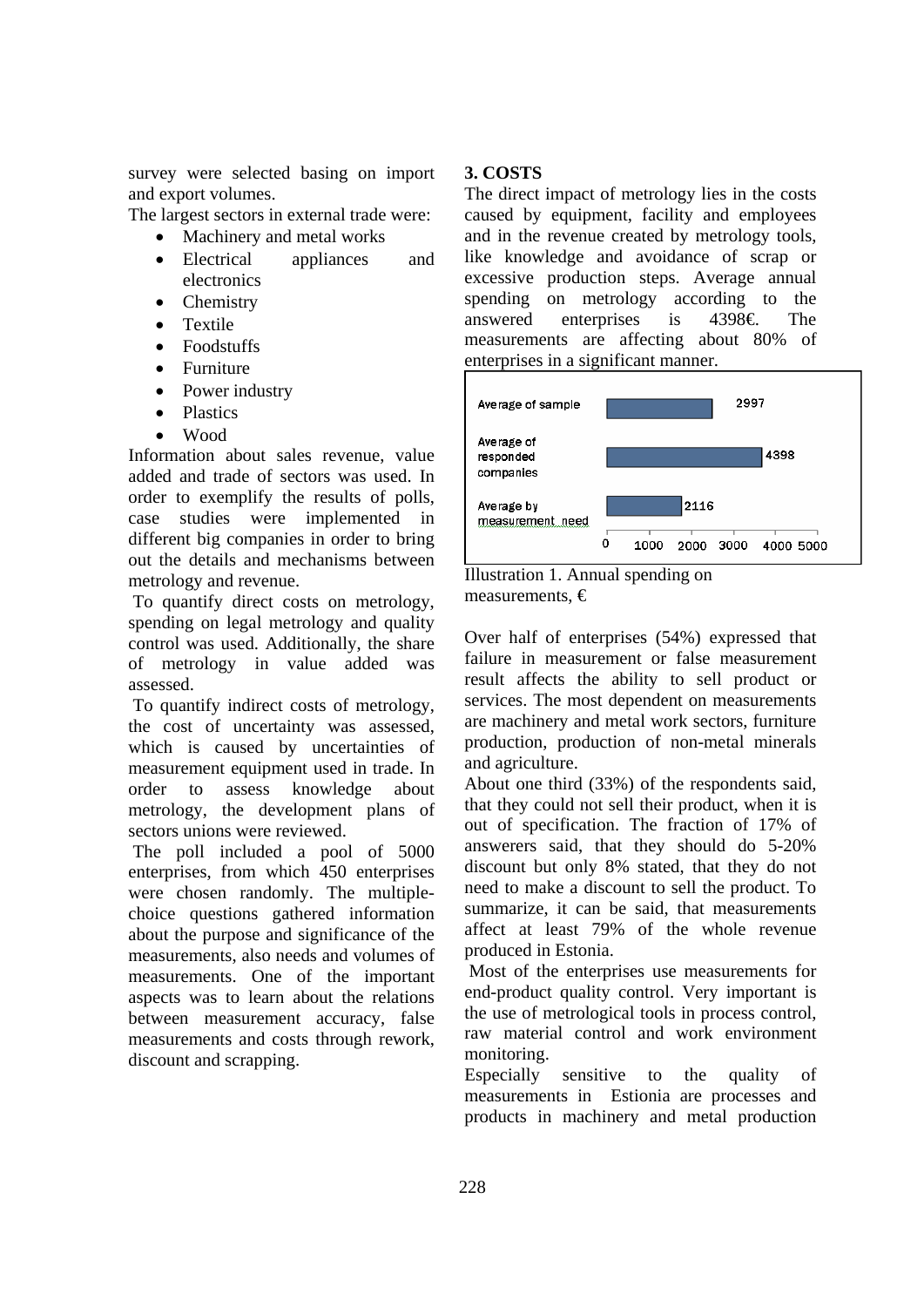sector, furniture production food, printing sector and non-metal mineral production. Also, these sectors can be found in the top of the most exporting industrial sectors in Estonia. The sectors, which produce most of sales revenue and depend highly on metrology, are power production (1,3 bln  $\oplus$ , food industry (1) bln  $\oplus$ , metal and machinery production  $(0.85 \text{ bh} \oplus \text{ and wood industry} (0.8 \text{ bh})$ €).

The total metrology related expenditure of the enterprises, which took part of the poll, was 1,34 mln  $\in$  The most of it, 21%, is spent on chemical analyses, 20% on mass, 19% on temperature, 14% on dimensional and 26% on other types of measurements.

A part of chemical analyses is done for environmental monitoring purposes. It must be brought out, that most of the environment taxes are based on measuring the extent of impact on environment. This includes greenhouse gas, fuel, pollution and many other measurements. The results are the base for applying certain taxes or regulatory obligations on the company.

A good example is the measurement of sulfur levels in ship fuel and its direct impact on transportation cost. This cost causes indirect costs also to the other industrial sectors and operators. The quality of the measurement is therefore very important because of the risk involved.

# **4. TECHNICAL SITUATION**

Metrology is used mainly for quality control purposes including checking of final products as well control of raw materials and process management. In all of the surveyed sectors the most of measurements are conducted for purpose of control of final products. Only 2,7% of the enterprises were not able to specify the purpose of the measurements, which shows, that the knowledge about the role of measurements and metrology in business processes is well established. In electrical appliances and electronics industry the measurements are conducted moderately in quality control of end products. This shows the diversity of sectors and the difference of needs for metrology.

For products and processes in metal and machinery, furniture, food and print industry accuracy of measurement is essential. These sectors are the most important contributors to foreign trade. For that reason, it is very important to ensure the fulfillment of their needs to not harm the continuity of quality control in those sectors.

 Legal metrology affects industry through the measurements taking place in trade and in customs. Mostly the measurements are conducted in the fields of mass, volume, length and different concentration. The direct impact can be expressed to alternative cost which is caused by measurement uncertainty. In that sense measurement uncertainty is used to estimate the possibility of giving or receiving more or less goods, than stated. It could be described as following equation:

### *Uncertainty (%) x cost (* $\epsilon$ *) = alternative cost of uncertainty (€)*

Equation 1

Therefore it is very important to set the optimal legal maximum permissible error limits by the state, so that the risks related to alternative cost of uncertainty for all sides of trade would be as low as possible and in mean time be economically feasible. These regulatory limits set also obligations and additional cost for traders.

 Other tools in industrial metrology are mostly aimed to protect the customers from unacceptable quality products. Well established control system helps enterprises to avoid unnecessary costs coming from ill-production, logistics of out-of specification products and warranty costs.

 To find out the impact of industrial metrology a magnitude of a mistake in measurements was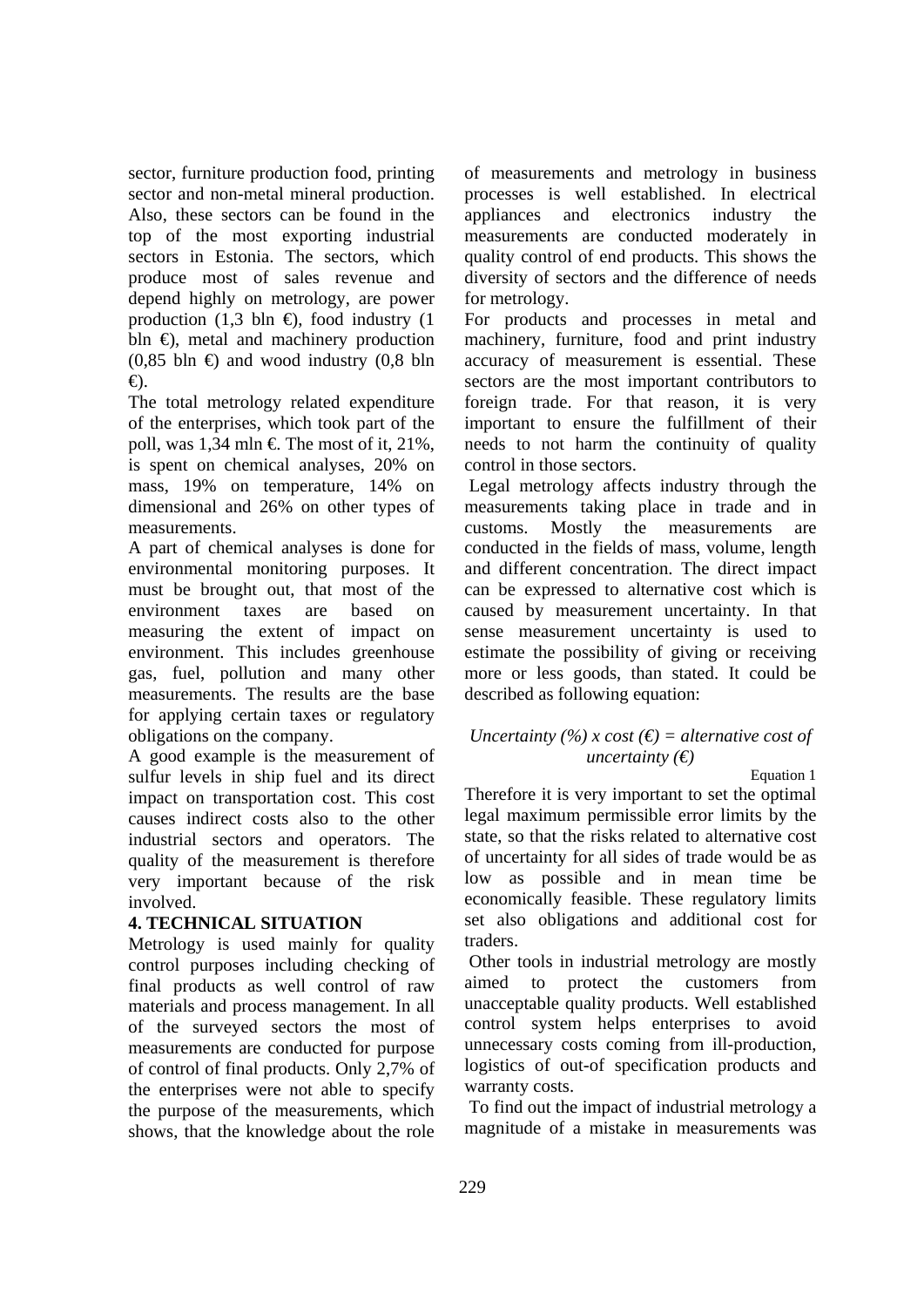estimated which could be acceptable in production, so that the products must not be scrapped. The results of poll showed, that it is allowed to make up to 4% of measurement mistakes. This number must be considered with caution, because every sector has specific features. In addition, some of work-environment measurements, which might have a quite large measurement uncertainty, can affect the aforementioned average estimate significantly.

 If the companies' mistake making rate is over 4%, then 33% of the respondents must totally scrap their production. This is a very large amount of products. Additionally, there are quite high costs for rework. Finally, only 9% of answerers said, that it might be possible to sell their products without making any reductions or additional costs.

 Another important technological issue of measurement is the time aspect. Measuring of products takes certain amount of time, which can be converted to costs in some more or less direct way. When the metrological tools used in quality control, are in irregular calibration or in verification and, therefore, cannot be used at the moment, the production stops or running of the production possesses a higher risk of producing inadequate products.

 Therefore it is important to establish a well functioning metrological infrastructure to minimize the time, during which the measuring and control equipment is out of use. Until now, most of the metrological infrastructure is meeting the needs of industry. The quality of calibration facilities is up to needs- most of the measurement ranges and uncertainty ranges are covered, but in some measurements, eg dimensional, mass, electrical quantities as well chemical analyses, the responsiveness of calibration service is somewhat

problematic. This can be due to several reasons: measurement range, uncertainty and time for service, which can even set higher demands in future.

## **5. NEEDS**

The needs for measurements in industry were studied for the next 3 to 5 years future. In general, the most important was to improve the measurement accuracy and the timeliness of measurements.

 The need for achieving more accurate results shows different trends. The companies' tasks are two-fold: fulfill legal requirements and, in order to stay competitive, tighten quality control measures.

 The importance of working environment monitoring is constantly growing. In 2007 a survey about chemical analyses was carried out, which showed, that only 11% of enterprises were using measurements for work environment monitoring. In 2011 already 47% of enterprises were measuring working environment parameters. The importance of this marker is much higher, taking into consideration, that in 2007 only medical and food industries were studied, as these are some of the sectors, where environment monitoring regulation requirements are very high.

 Needed accuracy of measurements is different in different measurement categories. This is causing some problems of investment planning of metrological infrastructure. Therefore it is very important role of metrological facilities to listen to their customers to be informed about the movements of economy. Rapid changes in economical environment are also causing rapid changes in the needs for measuring capabilities, which can somewhat problematic.

In Estonia, there have been made some significant investments to different R&D enterprises and projects during last years. In such a small country as Estonia, it is important to follow, that the infrastructure is not duplicated and out of work. On the other hand, it is important to provide R&D breakthroughs access to needed measurement equipment at a reasonable cost.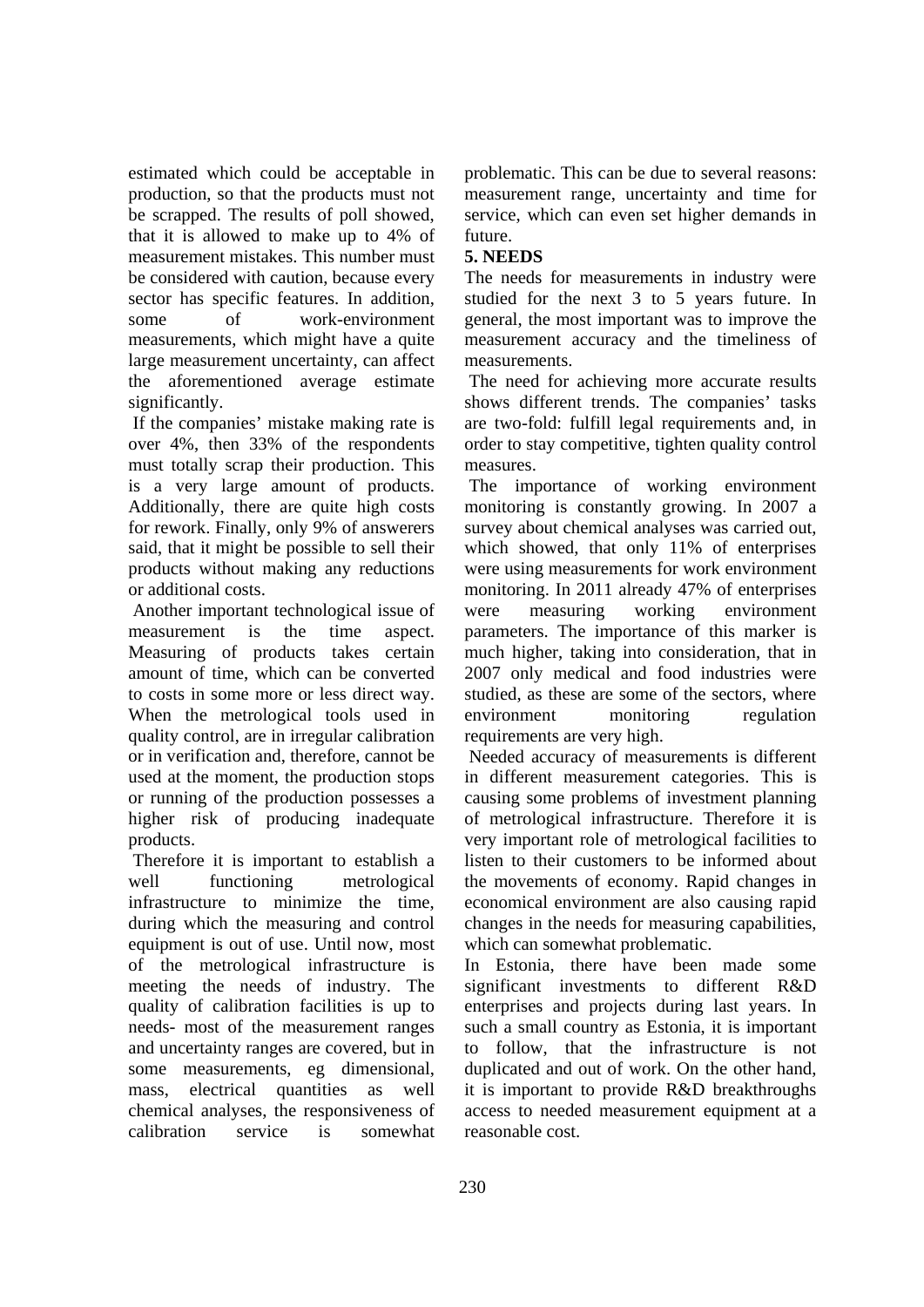The employees of 64% answered companies and institutions were qualified for current work. On the other hand, 35% enterprises need workers with a better qualification or they need additional training. In addition to industry, also medical and R&D companies expressed a growing need for college-degree specialists, who have a good understanding of measurements in applicable field.

# **5 SUMMARY AND CONCLUSIONS**

The costs on metrology reflect the use of investments very well, although the measuring of the effectiveness is quite difficult. The simplest way to express the effectiveness is trough alternative cost. This shows also the undeveloped method for estimation of the effectiveness of metrology- nobody notices metrological infrastructure, when it is well functioning and, therefore normally, it is rather difficult to justify the investments basing on macroeconomics. However, if the infrastructure is performing poorly, it affects dramatically all parties of industry, life quality and sustainability.

 This survey is mainly based on polls and statistical information gathered by Statistics Estonia. The objectivity of the reflection of the situation was affected by the scope of 450 answerers. In some branches the subject group was too small to make generalizations of the situation.

 The survey showed that metrology affects most of the branches significantly, because measurements are used in quality control mechanisms. As the quality control becomes gradually more important for the enterprises, the importance of measurements is growing. The most metrology-intensive branches are machine and metal industry, furniture production and food industry in Estonia.

 It was found, that chemical analyses are the most important measurement type in the production sector, followed by mass and related measurements. force, torque and weight measurements.

 Legal metrology affects industry mostly through trade and environmental taxes. The most important types of measurements in legal metrology are mass and volume measurements and chemical analyses.

 The companies stated, that in the next 3-5 years measurement accuracy and timeliness will be more and more important. The importance of accreditation is steady, because it is becoming self-evident. The importance of timeliness shows, that Estonian industry enterprises pursue effectiveness by trying to minimize the downtime caused by maintenance and control.

The working environment measurements are getting more and more important. The difference between 2007 and 2011 is showing dramatically growing interest in acoustics, temperature and other directly working environment related measurements as it is also verified by interviews.

It was found that metrology has the most substantial impact on main industry branches in manufacturing cost optimization. The availability of reliable measurement services is essential for a well-functioning company, industry and whole economy. The annual expenditures on metrology are approximately 28-40 million  $\epsilon$  facilitating companies to avoid unnecessary additional costs of manufacturing estimated in total 2,8 billion  $\epsilon$  per year in Estonia. The survey is to be repeated in the future in order to see trends over the years.

The survey indicated that reliable measurements are needed for Estonian industry for quality control, process control and other purposes. The costs carried out by industry are significant and they would grow dramatically, if there would be problems with current service providers. Therefore there is a growing need for a well established metrological infrastructure providing diversity related services.